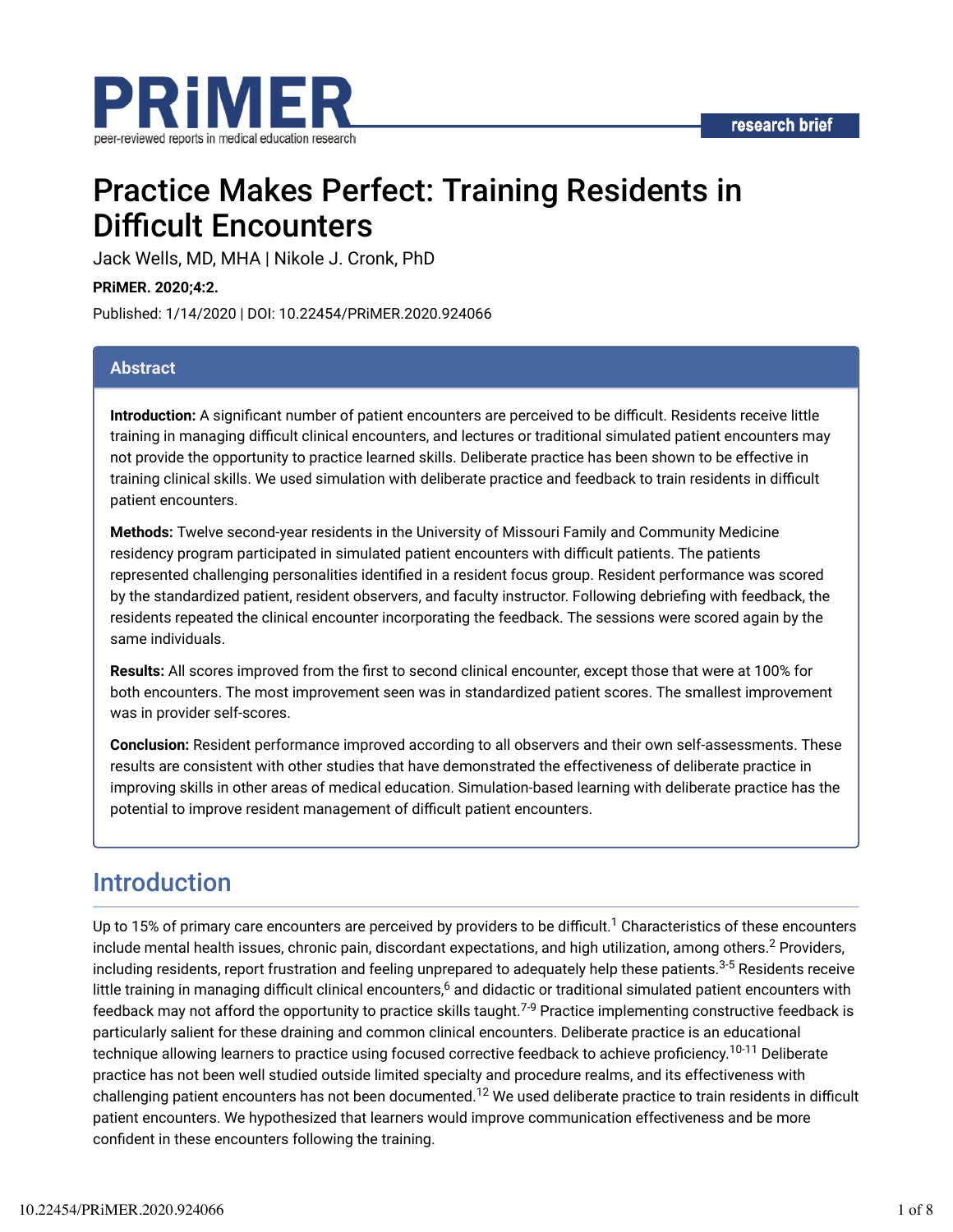# **Methods**

Twelve second-year residents in the University of Missouri Family and Community Medicine residency program participated in training as part of a 2-week behavioral science immersion unit. Residents had expressed individually to faculty members their discomfort in managing difficult clinic patient encounters. They felt ill-prepared to manage patients who were demanding, angry, or abusive.

In order to better identify a potential training opportunity, the authors conducted a 15-minute focus group with 20 residents at all levels of training during a didactic session. They were asked what characteristics of patients they perceived to be challenging, what aspects of the encounter made the visit challenging, what skills they would like to have to better handle these encounters, and how to bring the visit to a mutually acceptable conclusion. The results of the focus group are shown in Table 1. The consensus of the group was that the most challenging patients were those perceived as seeking drugs, patients perceived to be nonadherent with recommended medical treatment, patients perceived to be resistant to recommended interventions, and patients perceived to be manipulative with hidden agendas.

Actors as standardized patients (SP) received training in portraying one of the four identified personality types prior to the session. Residents were assigned a prelearning PowerPoint module on a management strategy called LEARN, which we modified from other similar management techniques.<sup>13,14</sup> LEARN emphasizes listening to the patient, empathizing with and acknowledging their concerns, responding appropriately, and planning next steps. We gave the residents were given a written test on the day of the session based on the prelearning material to ensure it was reviewed. They were then separated into four groups of three. Each group participated in three 10-minute clinical encounters, with one resident acting as clinician and the other two observing. Faculty members also observed the encounter. The encounters were scored by the SP, resident observers, faculty instructor, and self-scored by the resident clinician using a scoring instrument based on the prelearning material (Figure 1). This performance scoring instrument was a Likert scale developed by the authors to assess the faculty, resident, and learner perceptions of learner use of the LEARN techniques discussed in the prelearning PowerPoint. After the clinical encounter, debriefing with feedback and deliberate practice was done. The clinical encounter was then repeated incorporating the practice and feedback. The session was then rescored. Each group of three residents experienced three different encounters, allowing each resident to experience a patient encounter while the others observed (Table 2). After all rotations were completed, residents were instructed to select a patient from their own clinical practice and complete a Difficult Doctor Patient Questionnaire (DDPRQ) related to this patient immediately and again after their next clinical encounter with that patient. The DDPRQ is a validated instrument shown to effectively measure the perceived degree of difficulty in doctor-patient interactions (DDPRQ 15). Residents were asked to provide feedback on the training experience. Our institutional review board classified this project as a quality improvement activity not requiring review.

# **Results**

All 12 residents (seven male, five female) completed the prelearning test successfully to begin the deliberate practice sessions (median=94.1%; range=82.3%-100%). We examined scores on the encounter scoring instrument as a percentage of the total, and they could range from 0% to 100%. The percent scores of each resident were compared between the first and second encounter to determine changes in performance. All scores improved from the first to second clinical encounter, except those (n=2 self-assessment; n=3 faculty and peer assessment) that were at 100% for both encounters (Table 3). The most improvement seen was in SP scores. The smallest improvement was in provider self-assessment scores. Resident feedback evaluating the encounter was largely positive (Table 4). Overall, five learners felt the session was valuable, one thought it was maybe valuable, and five did not answer. Feedback was mixed regarding the likelihood of affecting practice patterns, with four residents reporting they thought it would, and three reporting maybe (five did not answer). The most frequent positive comments were appreciative of the feedback and ability to observe other residents. The most frequent negative comment was that SPs were "too nice" and not as aggressive as anticipated.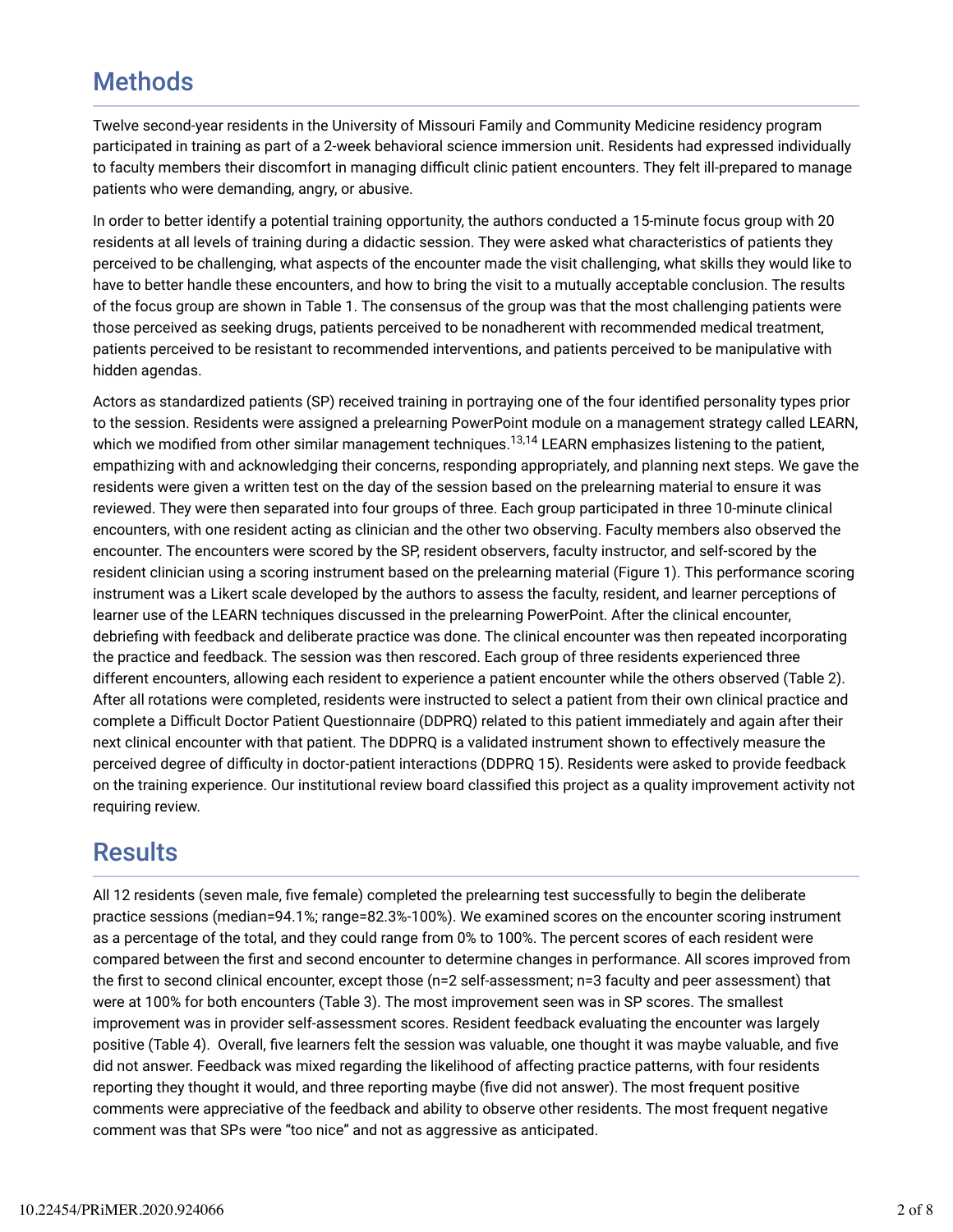Scores on the DDPRQ could range from 0 to 180, with higher scores indicating greater perceived relationship difficulty. The mean score for residents immediately following the simulated encounter was 113.67 (SD 18.19) with a range of 97-150. Nine residents returned the follow-up DDPRQ after seeing the identified patient in their clinics between 33 and 113 days postsimulated encounter. There was a mean overall decrease in scores (79.66; SD 51.51). Of the nine residents, five had lower DDPRQ scores after seeing their patient, and four had higher scores (Figure 2). The length of time between the simulated encounter and seeing the patient in clinic was not associated with change in DDPRQ scores (r=-0.23).

# **Conclusions**

This study examined the feasibility and effectiveness of using simulated encounters with deliberate practice to help residents more effectively manage difficult patient encounters. Results from a focus group indicated that residents identify particular patients as challenging and were able to articulate the characteristics of those patients that cause them the most stress. These patient encounters, while stressful, have not systematically been addressed in the residency curriculum. If training is done, it is often in the form of role play or observing a scenario.<sup>16,17</sup> Residents are rarely given the opportunity to participate in a patient encounter, practice techniques based on feedback, and then repeat the encounter incorporating that feedback.

This technique allows learners to practice correct techniques. They receive feedback after an ineffective encounter, practice a correct encounter, and experience the difference. Residents were receptive to the training and identified feedback and peer observation as particularly useful. Resident evaluations indicated that deliberate practice in managing difficult patient encounters was helpful and resulted in performance improvement in this session. These results support the importance of focusing attention on challenging encounters that residents have heretofore dealt with in isolation or with limited feedback about performance. These findings are consistent with studies demonstrating the effectiveness of deliberate practice in improving skills with other aspects of clinical medicine, including performing procedures.<sup>18-21</sup> Various techniques used in training providers to manage difficult patient encounters have been documented, $^{22\text{-}24}$  however to our knowledge this is the first study to examine the effectiveness of utilizing deliberate practice in this context.

It is not clear why some residents' ratings of the difficulty of working with a self-identified patient in their continuity clinics decreased while others increased. Likely contributing factors include the low number of resident responses, and that only two patient encounters were scored with the DDPRQ. Trends in perceived difficulty of working with particular patients may take longer to emerge, and two data points may be insufficient to identify changes. Another possible explanation could be that the length of time between the last patient encounter prior to the simulated encounter and the simulated encounter itself skewed perceptions of the difficulty of working with that patient.

The value of this experience for residents is also evidenced by their desire to have yet more difficult simulations as indicated in the postexperience feedback. Residents noted that the simulated patients were not challenging enough, which may have made the intervention less than maximally effective. This does, however, support the receptiveness of residents to engaging in deliberate practice with the encounters they identify as most challenging. Future encounters will include increasingly difficult patient behaviors. Additionally, there may be value in having booster sessions to prevent decay of skills developed in the encounter. Limitations of the study include the small sample size and residents' perceptions of the encounters. We feel simulation-based learning with deliberate practice has the potential to help residents learn to better manage difficult patient encounters.

# Tables and Figures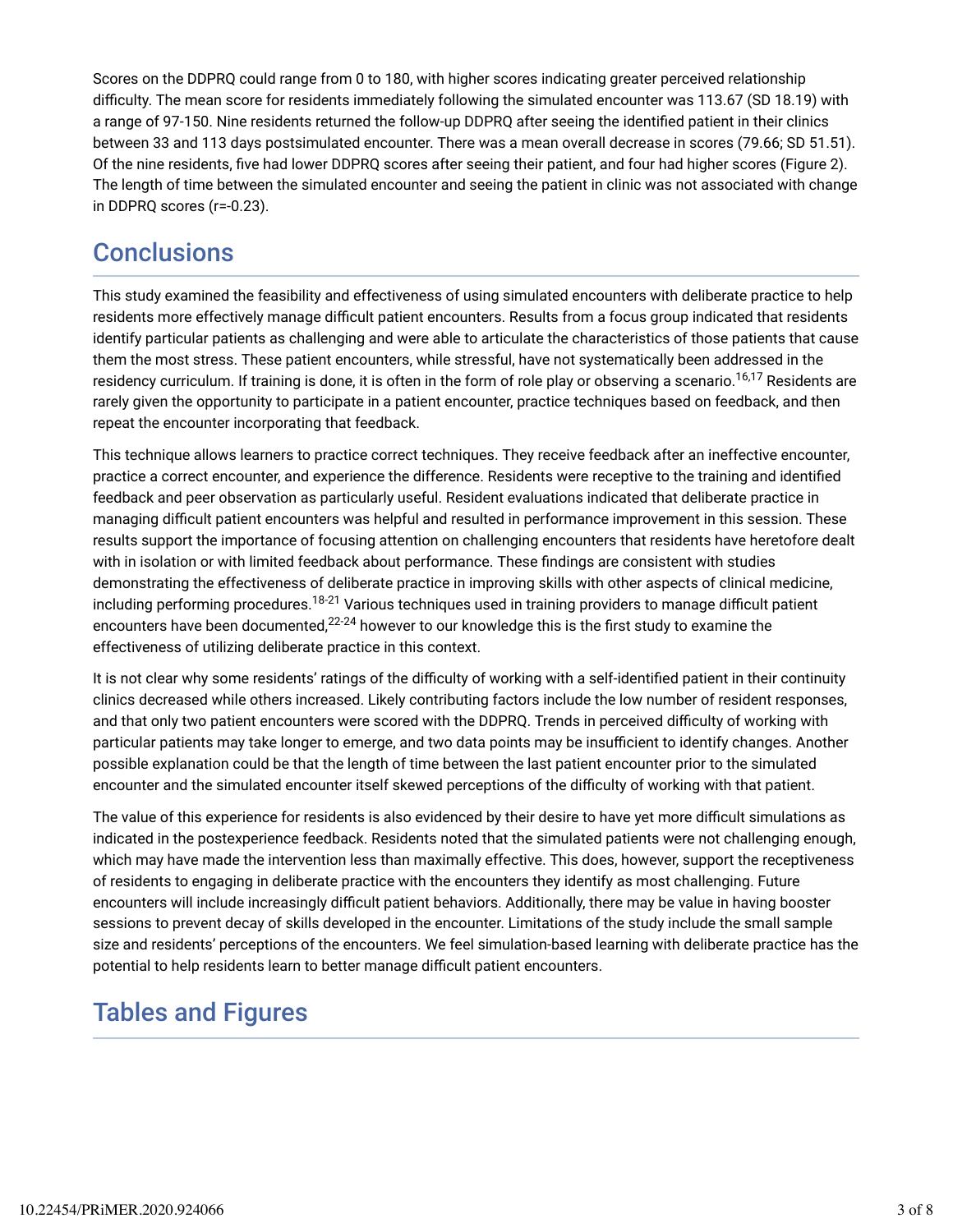| <b>Questions Asked to Residents</b>                       | <b>Resident Responses</b>                                                                                                                                                                                                                                                                                 |
|-----------------------------------------------------------|-----------------------------------------------------------------------------------------------------------------------------------------------------------------------------------------------------------------------------------------------------------------------------------------------------------|
| What patient behaviors or issues do you find challenging? | Unrealistic expectations<br>Verbally combative<br>Demanding<br>Defined agenda<br>Noncompliant<br>No faith in the plan-bad attitude<br>Unmet needs: mental health, language barrier, chronic pain<br>Things that slow you down                                                                             |
| What makes those issues challenging?                      | Patient's anger and frustration make the provider uncomfortable<br>Patient not listening; provider feels unheard<br>Patient anger-walking out<br>Unrealistic expectations<br>When patient doesn't listen, the provider tends to shut down; we<br>want to help.<br>Worry about patient satisfaction scores |
| What skills would you like to gain?                       | Ability to control the encounter<br>Ability to control personal feelings about the patient<br>Separate the patient from the situation.<br>Learn how to "give in" a little<br>Ability to say no                                                                                                            |

### Table 1: Results of Focus Group Regarding Challenging Patient Encounters

### Figure 1: Performance Scoring Instrument

|    | $\mathbf{1}$<br>Not at all | 2 | 3 | 4 | 5<br>Very much                                                                          |
|----|----------------------------|---|---|---|-----------------------------------------------------------------------------------------|
| 2. | situation?                 |   |   |   | To what extent did you feel that the provider showed empathy for the patient and their  |
|    | $\mathbf{1}$<br>Not at all | 2 | 3 | 4 | 5<br>Very much                                                                          |
| 3. | perspective?               |   |   |   | To what extent did you feel the provider acknowledged the patient's feelings and        |
|    | $\mathbf{1}$<br>Not at all | 2 | 3 | 4 | 5<br>Very much                                                                          |
|    |                            |   |   |   |                                                                                         |
|    | appropriate manner?        |   |   |   | To what extent did you feel the provider responded to the patient in a professional and |
| 4. | $\mathbf{1}$<br>Not at all | 2 | 3 | 4 | 5<br>Very much                                                                          |
| 5. |                            |   |   |   | To what extent did you feel the provider communicated next steps in the treatment plan? |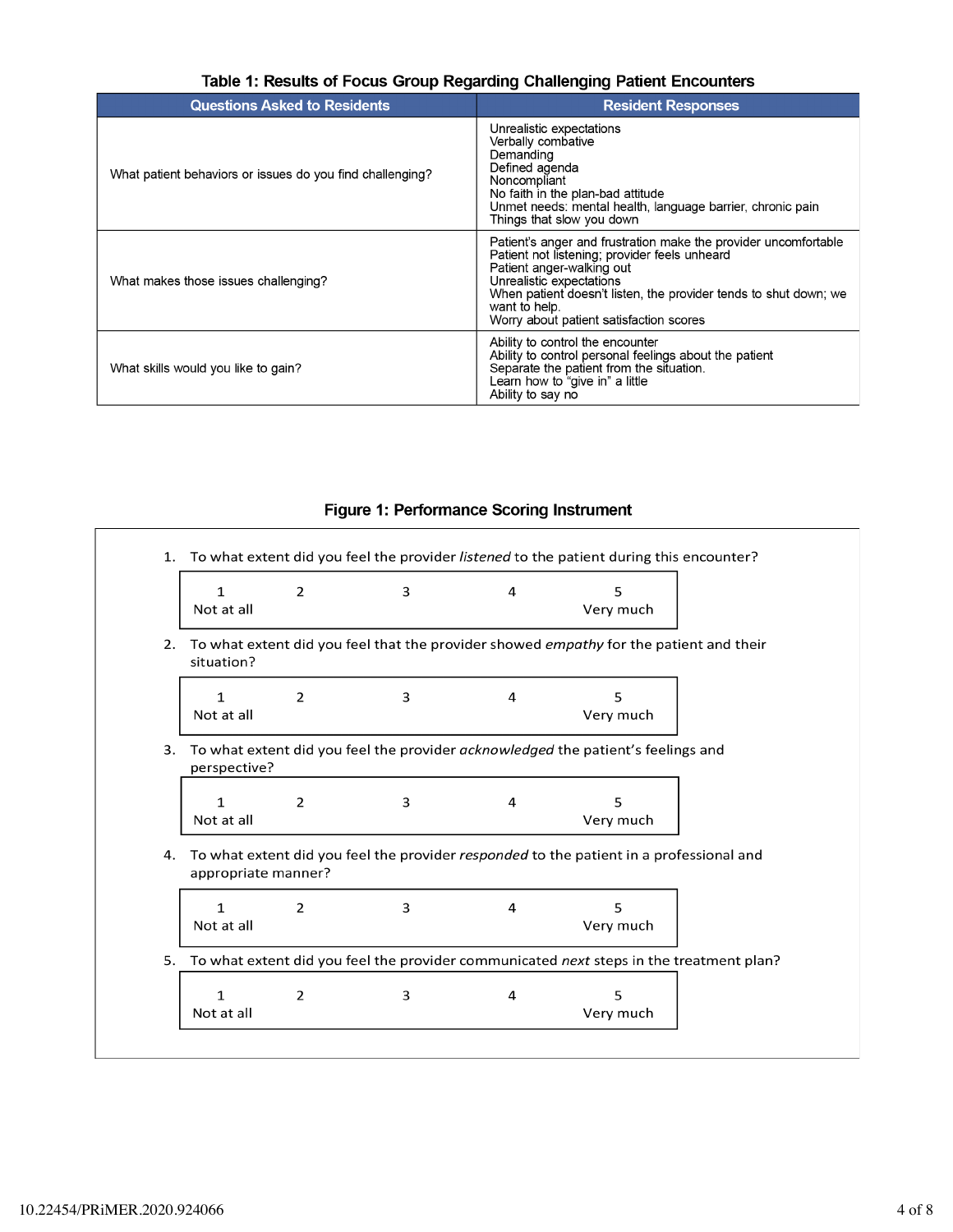| April 3          | Focus group of difficult patient perceptions with residents (N=20)                                                                                 |                                           |                 |                 |               |                 |
|------------------|----------------------------------------------------------------------------------------------------------------------------------------------------|-------------------------------------------|-----------------|-----------------|---------------|-----------------|
| March-July       | Difficult patient simulated cases written and actors trained<br>Prelearning PowerPoint generated and sent to residents 1 week prior to the session |                                           |                 |                 |               |                 |
|                  |                                                                                                                                                    |                                           |                 |                 |               |                 |
| July 26          |                                                                                                                                                    |                                           |                 |                 |               |                 |
| 15 min           | Postlearning assessment administered                                                                                                               |                                           |                 |                 |               |                 |
|                  |                                                                                                                                                    |                                           |                 |                 |               |                 |
|                  |                                                                                                                                                    |                                           | Case A          | Case B          | Case C        | Case D          |
| $10 \text{ min}$ | Encounter 1                                                                                                                                        | Provider:                                 | Resident 1      | Resident 4      | Resident 7    | Resident 10     |
|                  |                                                                                                                                                    | Observers:                                | Residents 2.3   | Residents 5.6   | Residents 8.9 | Residents 11,12 |
| $10 \text{ min}$ | Debrief & Feedback on Encounter 1                                                                                                                  |                                           |                 |                 |               |                 |
| 10 min           | Encounter <sub>2</sub>                                                                                                                             | Provider:                                 | Resident 1      | Resident 4      | Resident 7    | Resident 10     |
|                  |                                                                                                                                                    | Observers:                                | Residents 2.3   | Residents 5.6   | Residents 8.9 | Residents 11,12 |
| $10 \text{ min}$ | Debrief and Feedback on Encounter 2                                                                                                                |                                           |                 |                 |               |                 |
| $10 \text{ min}$ | Encounter 1                                                                                                                                        | Provider:                                 | Resident 11     | Resident 2      | Resident 5    | Resident 8      |
|                  |                                                                                                                                                    | Observers:                                | Residents 10.12 | Residents 1.3   | Residents 4.6 | Residents 7,9   |
| $10 \text{ min}$ |                                                                                                                                                    | Debrief and Feedback on Encounter 1       |                 |                 |               |                 |
| $10 \text{ min}$ | Encounter 2                                                                                                                                        | Provider:                                 | Resident 11     | Resident 2      | Resident 5    | Resident 8      |
|                  |                                                                                                                                                    | Observers:                                | Residents 10.12 | Residents 1.3   | Residents 4.6 | Residents 7,9   |
| $10 \text{ min}$ |                                                                                                                                                    | Debrief and Feedback on Encounter 2       |                 |                 |               |                 |
| 10 min           | Encounter 1                                                                                                                                        | Provider:                                 | Resident 9      | Resident 12     | Resident 3    | Resident 6      |
|                  |                                                                                                                                                    | Observers:                                | Residents 7.8   | Residents 10.11 | Residents 1.2 | Residents 4,5   |
| 10 min           |                                                                                                                                                    | Debrief and Feedback on Encounter 1       |                 |                 |               |                 |
| 10 min           | Encounter <sub>2</sub>                                                                                                                             | Provider:                                 | Resident 9      | Resident 12     | Resident 3    | Resident 6      |
|                  |                                                                                                                                                    | Observers:                                | Residents 7,8   | Residents 10.11 | Residents 1.2 | Residents 4,5   |
| $10 \text{ min}$ | Debrief and Feedback on Encounter 2                                                                                                                |                                           |                 |                 |               |                 |
| $15 \text{ min}$ |                                                                                                                                                    | DDPRQ and session evaluation administered |                 |                 |               |                 |
| Aug-Dec          | Follow-up DDPRQ completed after patient seen in clinic                                                                                             |                                           |                 |                 |               |                 |

#### Table 2: Timeline of Difficult Patient Encounter Project

Abbreviation: DDPRQ, Difficult Doctor-Patient Relationship Questionnaire.

#### **Table 3: Median Performance Scores**

| <b>Rater</b> | <b>First Encounter</b> | <b>Second Encounter</b> | Difference (%) |
|--------------|------------------------|-------------------------|----------------|
| Faculty      |                        | 90                      |                |
| Peer         | 91                     | 99                      |                |
| Self         | 80                     | 88                      |                |
| SP           | 80.5                   | 96                      | 15.5           |

Scores are percentages of possible points and could range from 0-100.<br>Abbreviation: SP, simulated patient.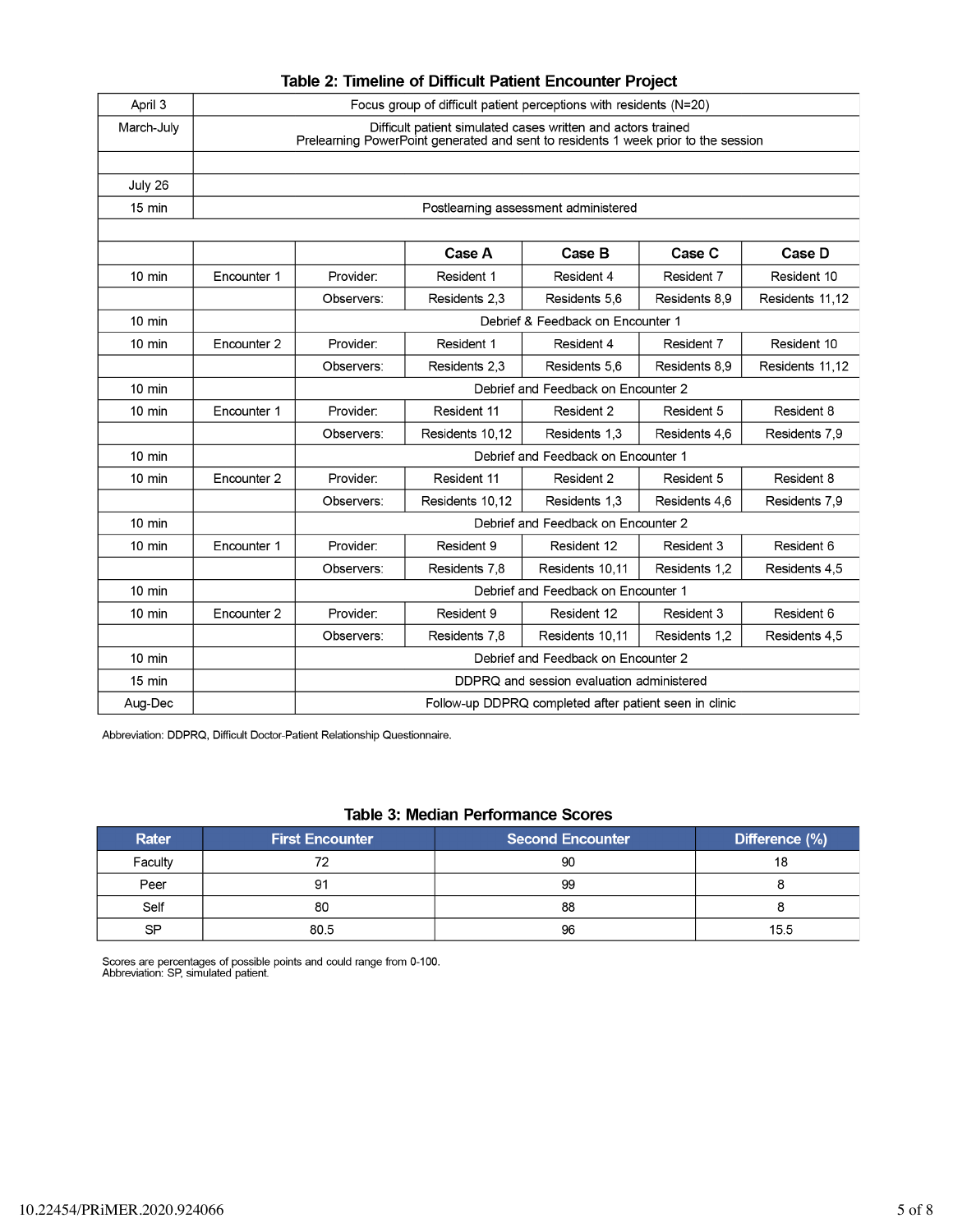#### Table 4: Selected Resident Feedback Regarding the Simulated Experience

| <b>What Went Well</b>                                                                                                                |  |  |  |
|--------------------------------------------------------------------------------------------------------------------------------------|--|--|--|
| Able to observe peers interact with patients                                                                                         |  |  |  |
| Organization, the actors, practice                                                                                                   |  |  |  |
| Feel like I learned more from seeing how my colleagues go about these simulations than actually doing it                             |  |  |  |
| Specific feedback                                                                                                                    |  |  |  |
| Great feedback from SP and colleagues                                                                                                |  |  |  |
| Feedback after each encounter. Observing what my colleagues do and applying their strategies                                         |  |  |  |
| <b>Suggestions for Improvement</b>                                                                                                   |  |  |  |
| More realistic patients. SP too kind—never raised their voices or demanded meds which is what I truly have difficulty with in clinic |  |  |  |
| More difficult patient encounters                                                                                                    |  |  |  |
| More chronic pain, have patients be more resistant, some were actually too nice                                                      |  |  |  |
| Allowing some choice in difficult encounter                                                                                          |  |  |  |
| Having patients be less agreeable to therapy, clear instructions of encounter                                                        |  |  |  |
| Have SP debrief after second encounter                                                                                               |  |  |  |

Abbreviation: SP, simulated patient.



#### Figure 2: Difficult Doctor-Patient Relationship Questionnaire (DDPRQ) Scores

#### Acknowledgments

**Presentation:** Practice Makes Perfect: Using Simulation, Feedback, and Practice to Train Family Medicine Residents in Difficult Patient Encounters. January 28, 2019. International meeting for Simulation in Healthcare (IMSH), San Antonio, TX.

### Corresponding Author

#### Jack Wells, MD, MHA

M245 Medical Sciences Building, Department of Family and Community Medicine, School of Medicine, University of Missouri, Columbia, MO 65212. 573-999-6502. Fax: 573-642-3015.

wellsjack@health.missouri.edu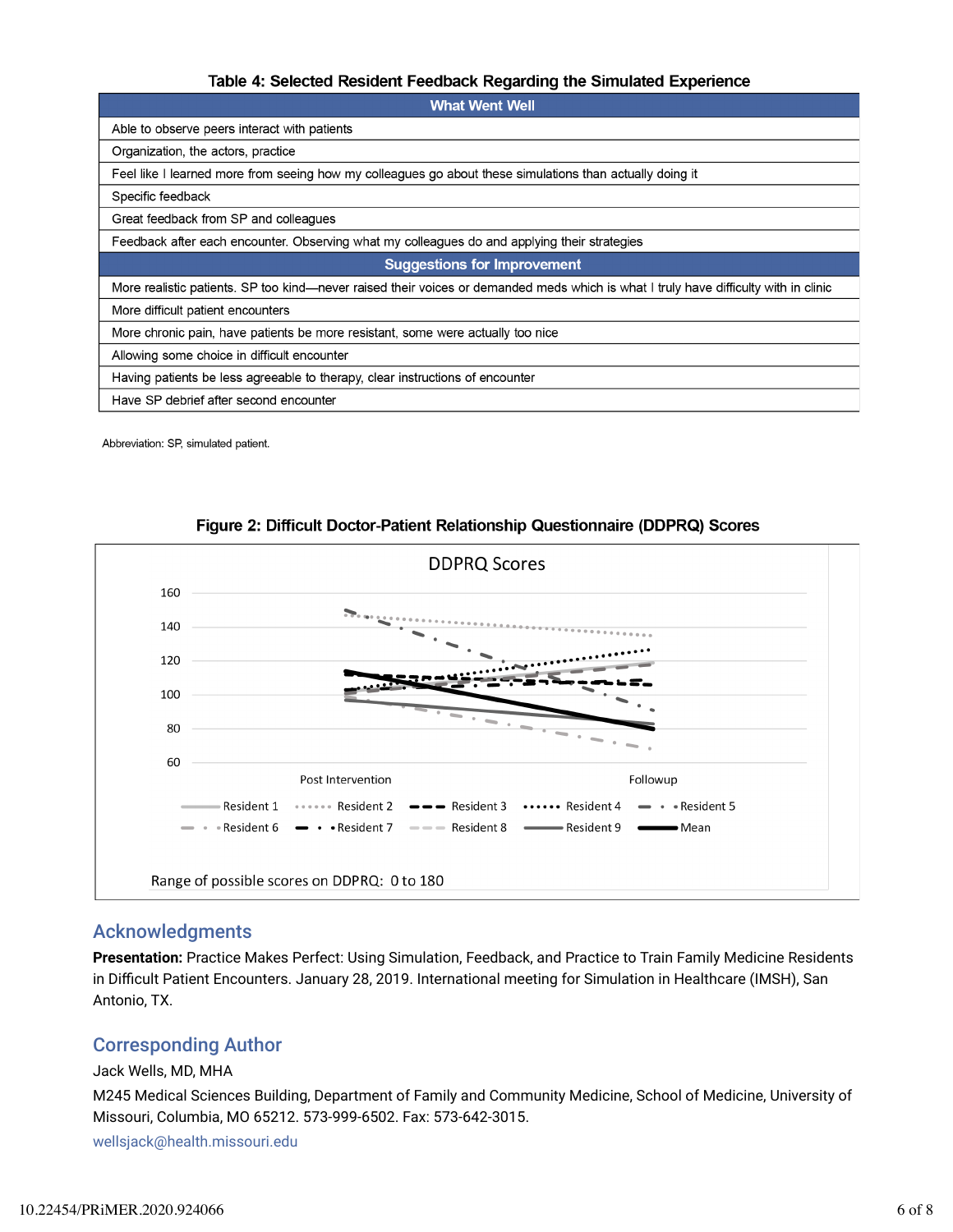### **Author Affiliations**

Jack Wells, MD, MHA - Department of Family and Community Medicine, School of Medicine, University of Missouri, Columbia, MO

Nikole J. Cronk, PhD - University of Missouri School of Medicine, Department of Family and Community Medicine, Columbia, MO

### References

- 1. Hinchey SA, Jackson JL. A cohort study assessing difficult patient encounters in a walk-in primary care clinic, predictors and outcomes. J Gen Intern Med. 2011;26(6):588-594. https://doi.org/10.1007/s11606-010-1620-6
- 2. Cannarella Lorenzetti R, Jacques CH, Donovan C, Cottrell S, Buck J. Managing difficult encounters: understanding physician, patient, and situational factors. Am Fam Physician. 2013;87(6):419-425.
- 3. Shapiro J, Lie D. Using literature to help physician-learners understand and manage "difficult" patients. Acad Med. 2000;75(7):765-768. https://doi.org/10.1097/00001888-200007000-00026
- 4. Krebs EE, Garrett JM, Konrad TR. The difficult doctor? Characteristics of physicians who report frustration with patients: an analysis of survey data. BMC Health Serv Res. 2006;6(1):128. https://doi.org/10.1186 /1472-6963-6-128
- 5. Fenton JJ, Franks P, Feldman MD, et al. Impact of patient requests on provider-perceived visit difficulty in primary care. J Gen Intern Med. 2015;30(2):214-220. https://doi.org/10.1007/s11606-014-3082-8
- 6. Didden DG, Philbrick JT, Schorling JB. Anxiety and depression in an internal medicine resident continuity clinic: difficult diagnoses. Int J Psychiatry Med. 2001;31(2):155-167. https://doi.org/10.2190/C7WY-RELT-3U1N-JX9C
- 7. Simmons L, Leavitt L, Ray A, Fosburgh B, Sepucha K. Shared decision making in common chronic conditions: impact of a resident training workshop. Teach Learn Med. 2016;28(2):202-209. https://doi.org/10.1080 /10401334.2016.1146600
- 8. Eppich W, Hunt E. Duval -Arnould JM, Jo Siddal V, Cheng A. Structured feedback and debriefing to achieve mastery learning goals. Acad Med. 2015;90:1501-1508. https://doi.org/10.1097/ACM.0000000000000934
- 9. Cory MJ, Colman N, McCracken CE, Hebbar KB. Rapid cycle deliberate practice verses reflective debriefing for pediatric septic shock training. Pediatr Crit Care Med. 2019;20(5):481-489. https://doi.org/10.1097 /PCC.0000000000001891
- 10. Fanning RM, Gaba DM. The role of debriefing in simulation-based learning. Simul Healthc. 2007;2(2):115-125. https://doi.org/10.1097/SIH.0b013e3180315539
- 11. Ericsson KA. Acquisition and maintenance of medical expertise: a perspective from the expert-performance approach with deliberate practice. Acad Med. 2015;90(11):1471-1486. https://doi.org/10.1097 /ACM.0000000000000939
- 12. Taras J, Everett T. Rapid cycle deliberate practice in medical education a systematic review. Cureus. 2017;9(4):e1180. https://doi.org/10.7759/cureus.1180
- 13. Edgoose JY, Regner CJ, Zakletskaia LI. BREATHE OUT: a randomized controlled trial of a structured intervention to improve clinician satisfaction with "difficult" visits. J Am Board Fam Med. 2015;28(1):13-20. https://doi.org/10.3122/jabfm.2015.01.130323
- 14. Kane M, Chambliss ML. Getting to no: how to respond to inappropriate patient requests. Fam Pract Manag. 2018;25(1):25-30.
- 15. Hahn SR, Thompson KS, Wills TA, Stern V, Budner NS. The difficult doctor-patient relationship: somatization, personality and psychopathology. J Clin Epidemiol. 1994;47(6):647-657. https://doi.org/10.1016 /0895-4356(94)90212-7
- 16. Zubatsky M, Brieler J, Jacobs C. Training experiences of family medicine residents on behavioral health rotations. Fam Med. 2017;49(8):635-639.
- 17. Oshman LD, Combs GN. Integrating motivational interviewing and narrative therapy to teach behavior change to family medicine resident physicians. Int J Psychiatry Med. 2016;51(4):367-378. https://doi.org/10.1177 /0091217416659273
- 18. Kilbane BJ, Adler MD, Trainor JL. Pediatric residents' ability to perform a lumbar puncture: evaluation of an